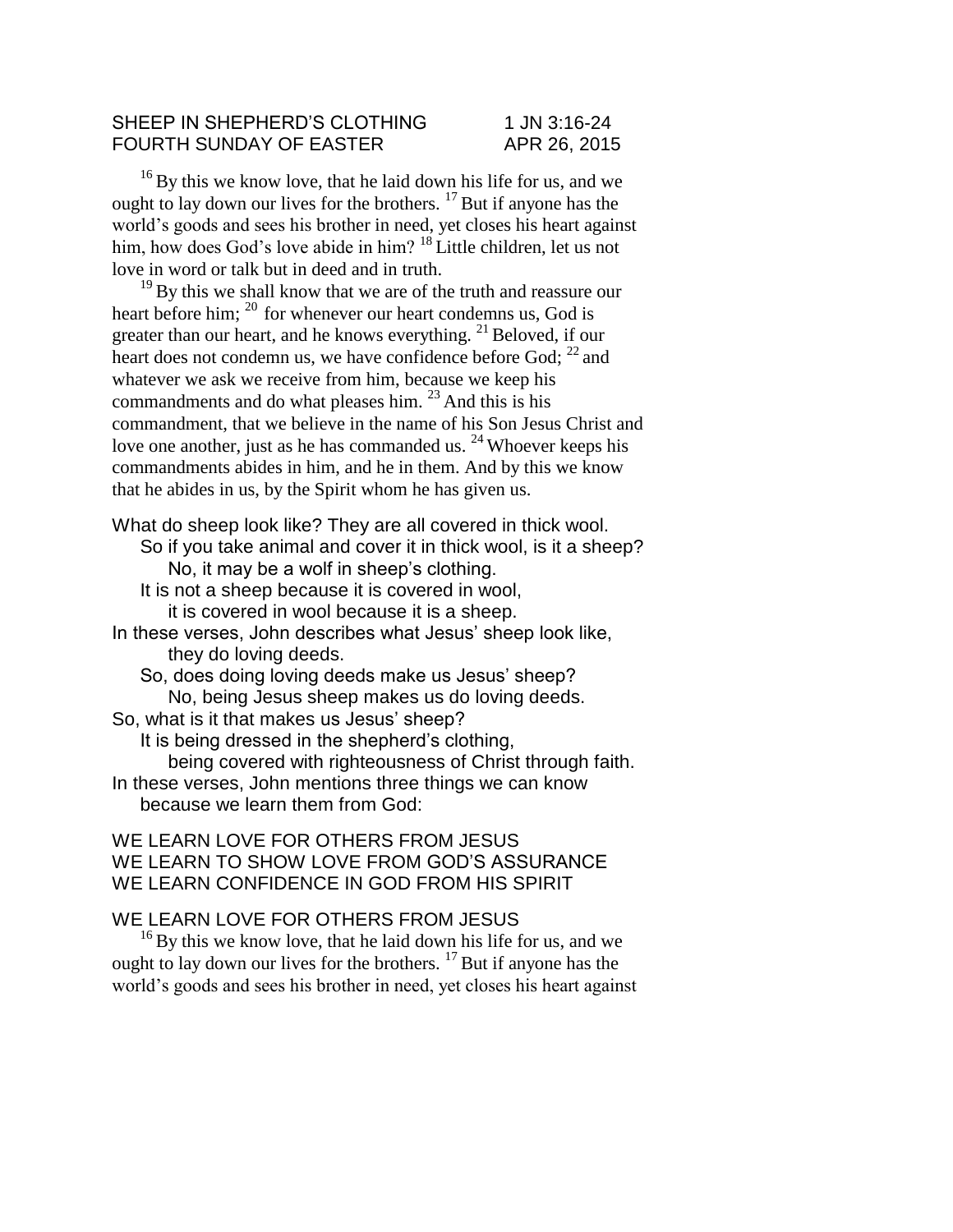him, how does God's love abide in him? <sup>18</sup> Little children, let us not love in word or talk but in deed and in truth.

When a romantic song comes on the radio, a husband sings along to his wife: I would walk 100 miles for you, I would climb the highest mountain for you, I would swim the deepest ocean for you. When song is over the wife says to the husband, "So, would you run to the store and get some milk? John says this is how we know what real love is: Jesus shows us by laying down his life for us, repeating what we heard in Gospel: the shepherd lays down his life for the sheep. The shepherd calls his sheep to follow him. to love others as we love ourselves, greater love has no one than this, that he lay down his life for his brother. Every now and then, we may hear of someone heroically risking their life to save someone else. But there may never be time we have to do a thing like this. Greek work used here for life is "psyche", can also be translated "soul" or "self", the spiritual life. but another Greek word for life is used in v. 17: bios referring to physical life, as in "making a living" it is translated here as "world's goods" "If anyone has the world's goods - is making a living and sees his brother in need, yet closes his heart against him, how does God's love abide in him?" We may never need to heroically sacrifice our lives but we constantly have opportunities to help others - especially family and brothers & sisters in faith with everyday life, with basic biological needs Do we do it or are we too preoccupied with our own? Do we say to selves: they can survive without my help. John says, let's not just talk the talk, but love in deed & in truth. We may have to look at our lives and wonder if we are truly loving. Have we truly learned from Jesus? What does my heart say about helping needy? …my actions? are we truly his followers or just wolves in sheep's clothing? We should ask selves this, but then what should we do?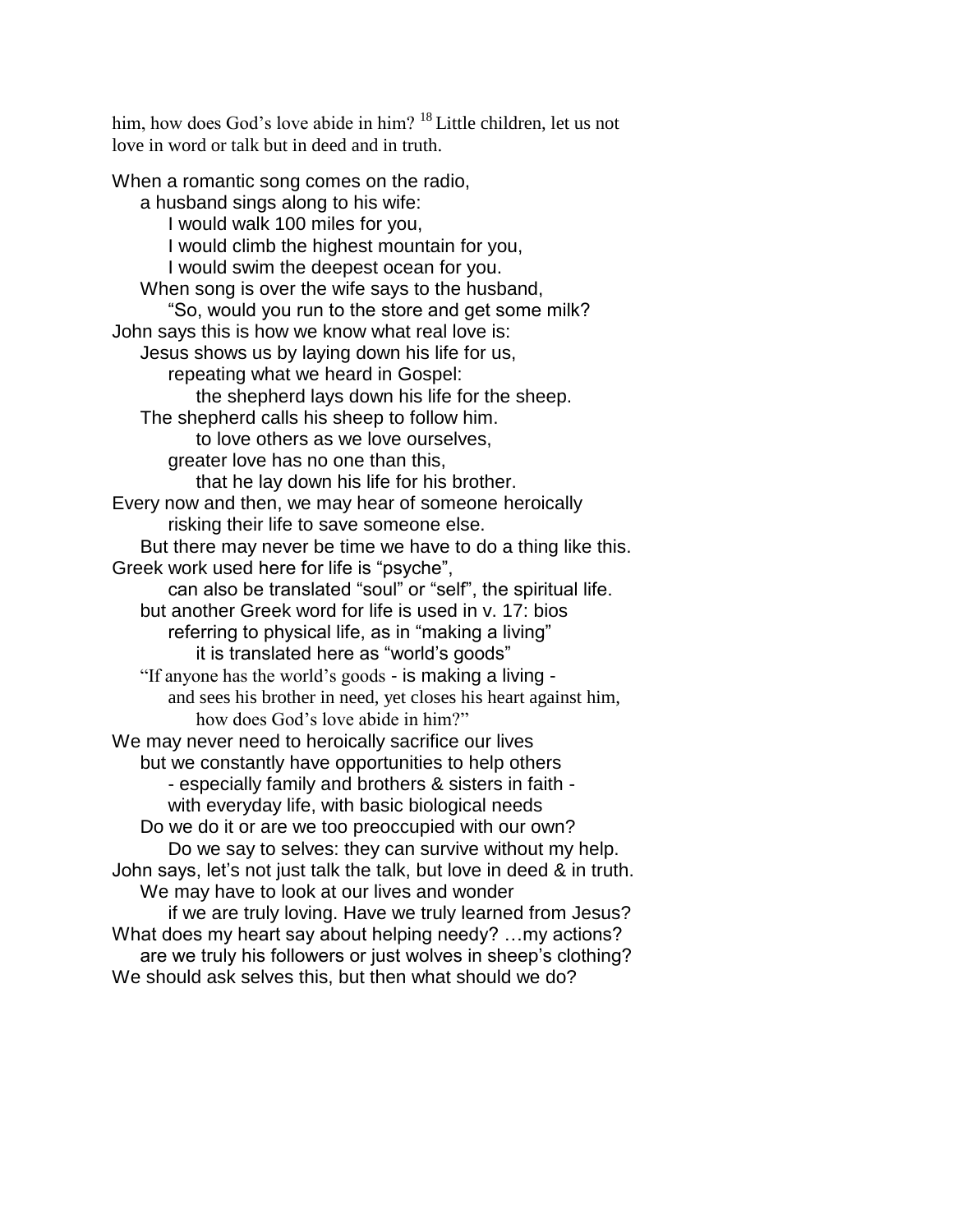## WE LEARN TO SHOW LOVE FROM GOD'S ASSURANCE

<sup>19</sup>By this we shall know that we are of the truth and reassure our heart before him; <sup>20</sup> for whenever our heart condemns us, God is greater than our heart, and he knows everything.  $21$  Beloved, if our heart does not condemn us, we have confidence before God;  $^{22}$  and whatever we ask we receive from him, because we keep his commandments and do what pleases him.  $^{23}$  And this is his commandment, that we believe in the name of his Son Jesus Christ and love one another, just as he has commanded us.

Would you be more likely to help someone who is hungry if you have plenty or if you don't know where your next meal is coming from? Ironically, it is actually those who are needy themselves who are often most ready to help others because they know what it is like. But being confident we are loved & cared for is what makes us confident enough to love & take care of others. If we look at our hearts & how they are reflected in our behavior we may have to wonder about our salvation because an honest conscience and God's law will always condemn us. We never totally measure up. But, John says, even when our own hearts condemn us, God, who is greater, does not. He knows everything, he knows how we constantly fail, but he also knows what Jesus has done to save us and so he declares us innocent. It is when our hearts believe what he says that they stop condemning us & we have confidence. It is when we have confidence in God's love & our salvation that we are free to love others. Children who are loved & cared for and smiled at learn to smile and be loving and share. Those who do not feel love, reflect this in behavior that is destructive to themselves and others. Husbands and wives are to love each other sacrificially, but how can I keep on giving & doing for that other one if I don't see them doing the same for me? It is only when I know for sure my needs will be met not by that other person but by God himself.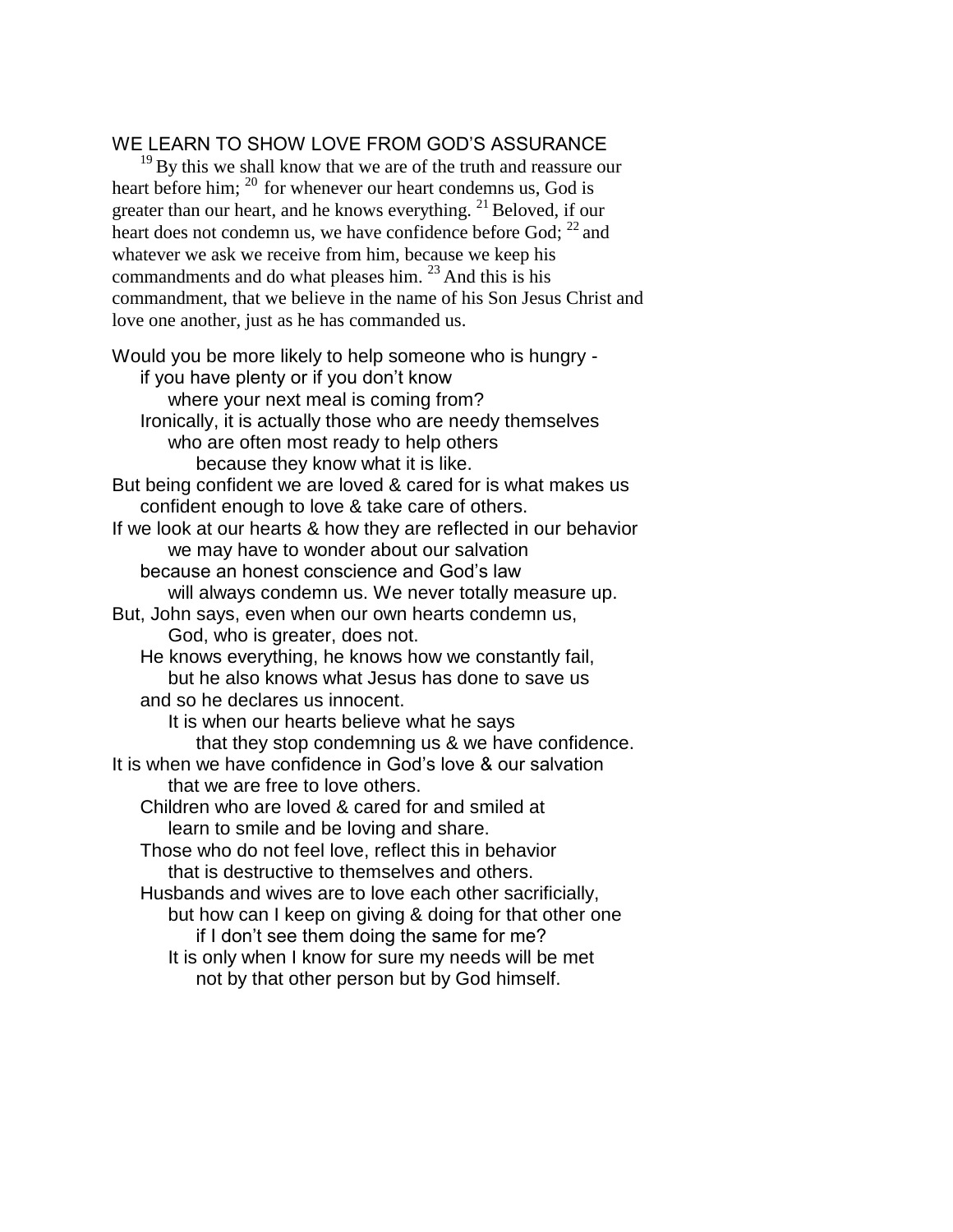In v. 23, God tells us to love one another, but first he tells us to believe in Jesus love for us.

When we do, then we want to do what is right,

and then what we want & pray for is right, so we receive what we ask for, which is good for us & others.

John asks how we know we are of the truth

when we look at our lives and behavior.

God's love and salvation make a difference in our lives & so loving behavior is evidence we are God's children.

but we are not confident of salvation because we are loving, we are loving because we are confident of salvation.

So, if we see that we need to be more loving,

what we need is greater confidence in God and his love. How does this happen?

WE LEARN CONFIDENCE IN GOD FROM HIS SPIRIT  $24$  Whoever keeps his commandments abides in him, and he in them.

And by this we know that he abides in us, by the Spirit whom he has given us.

In today's first reading we see Peter with bold confidence. His liberty & life are threatened because of and act of kindness he showed to a crippled man but he doesn't regret it. He wasn't always this way, not long before he had denied he even knew Jesus, not he boldly claims his name. What made the difference? It was the Holy Spirit who came to him and the other disciples at Pentecost. This same Holy Spirit comes to us in our baptisms. How can we be confident we are in flock of Jesus' sheep? It is by trusting his promise & claim on us in baptism. It is because he has clothed us in the righteousness of the lamb of God who takes away the sin of the world. We are made to be sheep in our shepherd's clothing. This Holy Spirit continues to speak to us in God's word Jesus promised that the Spirit would keep reminding us of his word to us. We need to keep listening. Jesus said whoever abides, i.e. remains in his word, remains in him. This is what Spirit helps us do. So one thing Jesus commands us to do is keep hearing his word and believing it,

keep receiving Holy Communion, which his word tells us